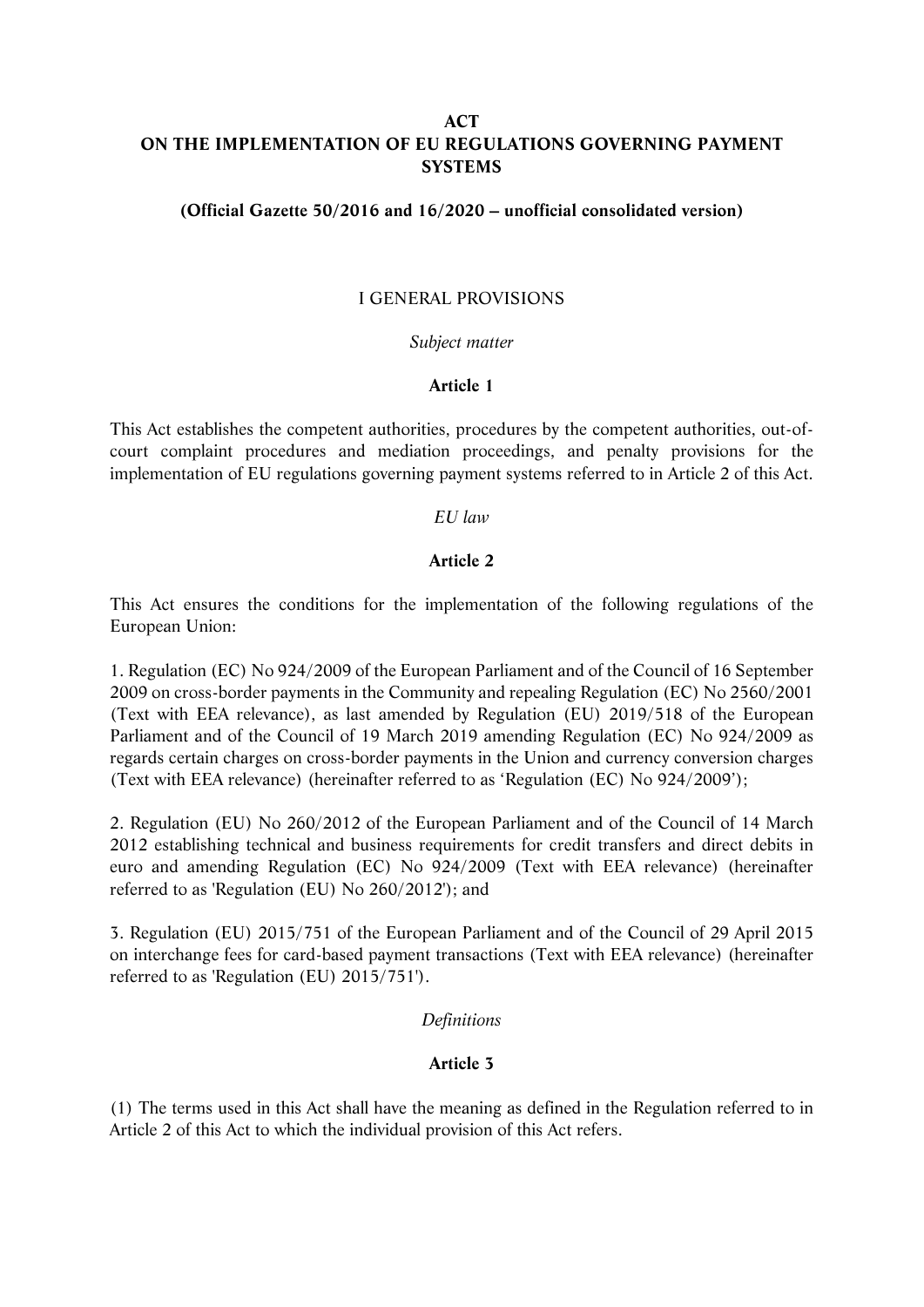(2) The terms that are not defined by the individual Regulation referred to in Article 2 of this Act, which are used in this Act, shall have the meaning as defined in the law governing the payment system.

# II SUPERVISION

## *Competent authorities*

### **Article 4**

(1) The Croatian National Bank shall be the competent authority for the supervision of the application of Regulation (EC) No 924/2009, Regulation (EU) No 260/2012, Regulation (EU) 2015/751 and the provisions of Articles 5, 6 and 7 of this Act by credit institutions, electronic money institutions, small electronic money institutions, payment institutions and small payment institutions established in the Republic of Croatia, branches established by third-country credit institutions and electronic money institutions in the Republic of Croatia and payment system operators with a head office in the Republic of Croatia.

(2) Where credit institutions, electronic money institutions and payment institutions from another member state provide payment services in the territory of the Republic of Croatia through a branch or agent appointed in the Republic of Croatia under the right of establishment, the Croatian National Bank shall be the competent authority for the supervision of the application of Regulation (EC) No 924/2009, Regulation (EU) No 260/2012, Regulation (EU) 2015/751 and the provisions of Articles 5 and 6 of this Act by the branch or agent.

(3) The provisions of the laws governing the operation of credit institutions, electronic money institutions, payment institutions and payment system operators shall apply to the supervision referred to in paragraphs (1) and (2) of this Article.

(4) The Financial Inspectorate of the Republic of Croatia shall be the competent authority for the supervision of the application of Article 9 of Regulation (EU) No 260/2012 in accordance with the powers prescribed in the law governing the Financial Inspectorate of the Republic of Croatia.

(5) The Financial Inspectorate of the Republic of Croatia shall be the competent authority for the supervision of the application of Regulation (EU) 2015/751 by payment service providers and any other person subject to its application in accordance with the powers prescribed in the law governing the Financial Inspectorate of the Republic of Croatia.

(6) The Market Inspection of the State Inspectorate shall exercise supervision of the application of Regulation (EC) No 924/2009 by entities subject to its application other than the institutions referred to in paragraph (1) of this Article, which within their activity offer currency conversion services at an ATM or at the point of sale.

(7) The Croatian National Bank, the Financial Inspectorate of the Republic of Croatia and the State Inspectorate, as the competent authorities designated under this Article, shall cooperate with each other and with other competent authorities in the Republic of Croatia, as well as with the authorities of other Member States competent for the supervision of the application of Regulation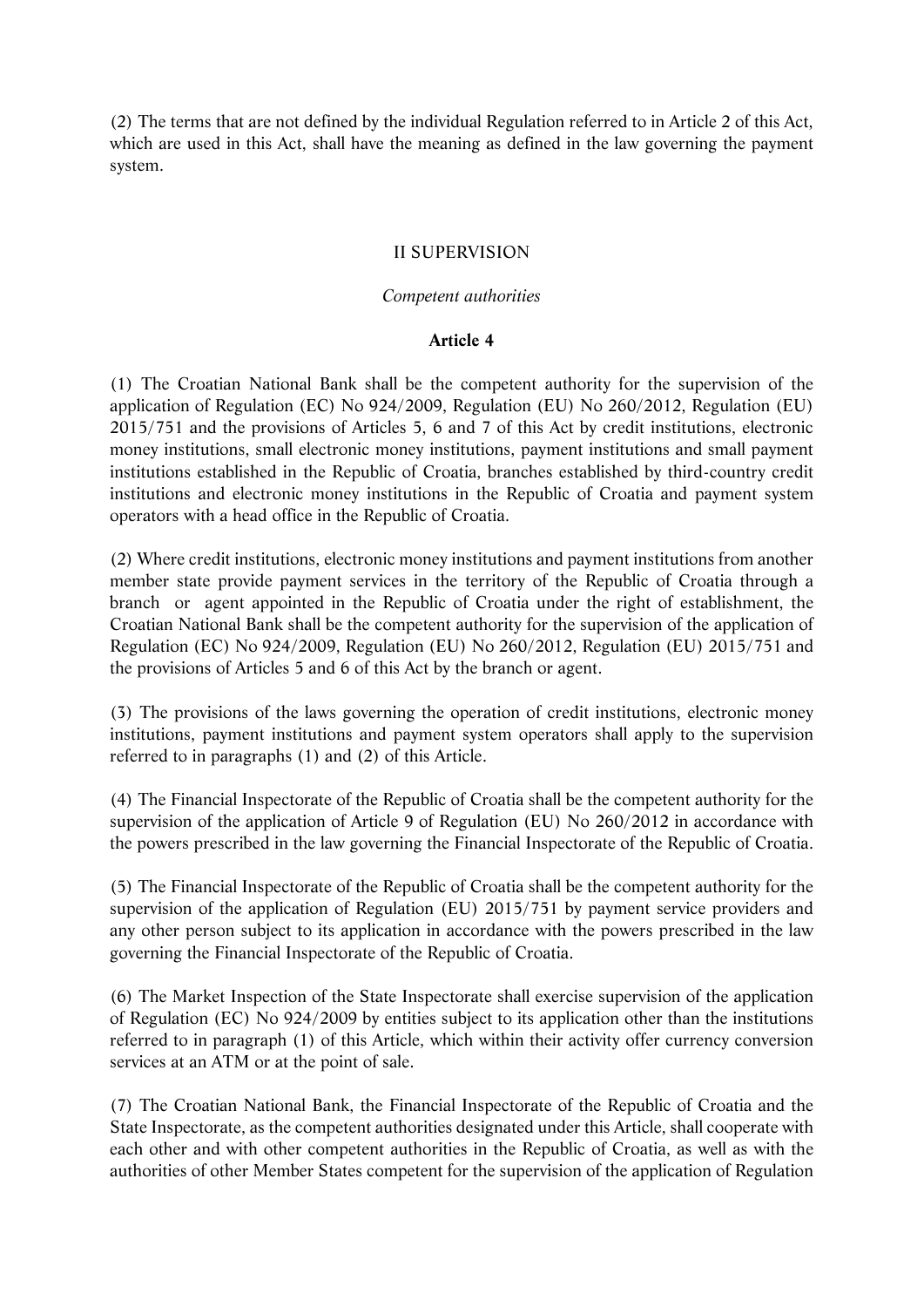(EC) No 924/2009, Regulation (EU) No 260/2012 and Regulation (EU) 2015/751 and, where appropriate, with other relevant competent authorities in accordance with the legislation of the European Union and the national legislations of Member States. The Croatian National Bank shall also cooperate, where appropriate, with the European Central Bank, the European Banking Authority (EBA) in accordance with Article 31 of Regulation (EU) No 1093/2010 of the European Parliament and of the Council of 24 November 2010 establishing a European Supervisory Authority (European Banking Authority), amending Decision No 716/2009/EC and repealing Commission Decision 2009/78/EC (OJ L 331, 15.12.2010), and the central banks of the Member States.

(8) Within the cooperation referred to in paragraph (7) of this Article, the Croatian National Bank and the Financial Inspectorate of the Republic of Croatia shall, except with each other, exchange information with the following authorities:

1. the authorities of other Member States competent for the supervision of the application of Regulation (EC) No 924/2009, Regulation (EU) No 260/2012 and Regulation (EU) 2015/751;

2. the European Central Bank and the central banks of the Member States in their capacity as monetary and supervisory authorities, the European Banking Authority and, where appropriate, with other public authorities responsible for overseeing payment systems; and

3. other authorities competent in accordance with the regulations governing the protection of personal data and prevention of money laundering and terrorist financing, other laws applicable to the payment service provider, and in accordance with the legislation of the European Union.

(9) The submission of the information referred to in paragraph (8) of this Article shall not constitute a violation of the duty to protect the confidentiality of data.

(10) The authority that receives the information referred to in paragraph (8) of this Article shall be bound by the duty to protect its confidentiality and may use it exclusively for the purpose for which it has been submitted, and may make it available to third parties in accordance with special regulations.

# III OUT-OF-COURT COMPLAINT PROCEDURES AND ALTERNATIVE DISPUTE RESOLUTION

# *Complaints to the payment service provider*

# **Article 5**

(1) Where the payment service user deems that the payment service provider does not comply with Regulation (EC) No 924/2009, Regulation (EU) No 260/2012 or Regulation (EU) No 2015/751, the payment service user may submit a complaint to the payment service provider.

(2) The payment service provider shall, prior to the execution of the payment transaction to which Regulation (EC) No 924/2009, Regulation (EU) No 260/2012 and/or Regulation (EU) 2015/751 applies, provide or make available to the payment service user the following information: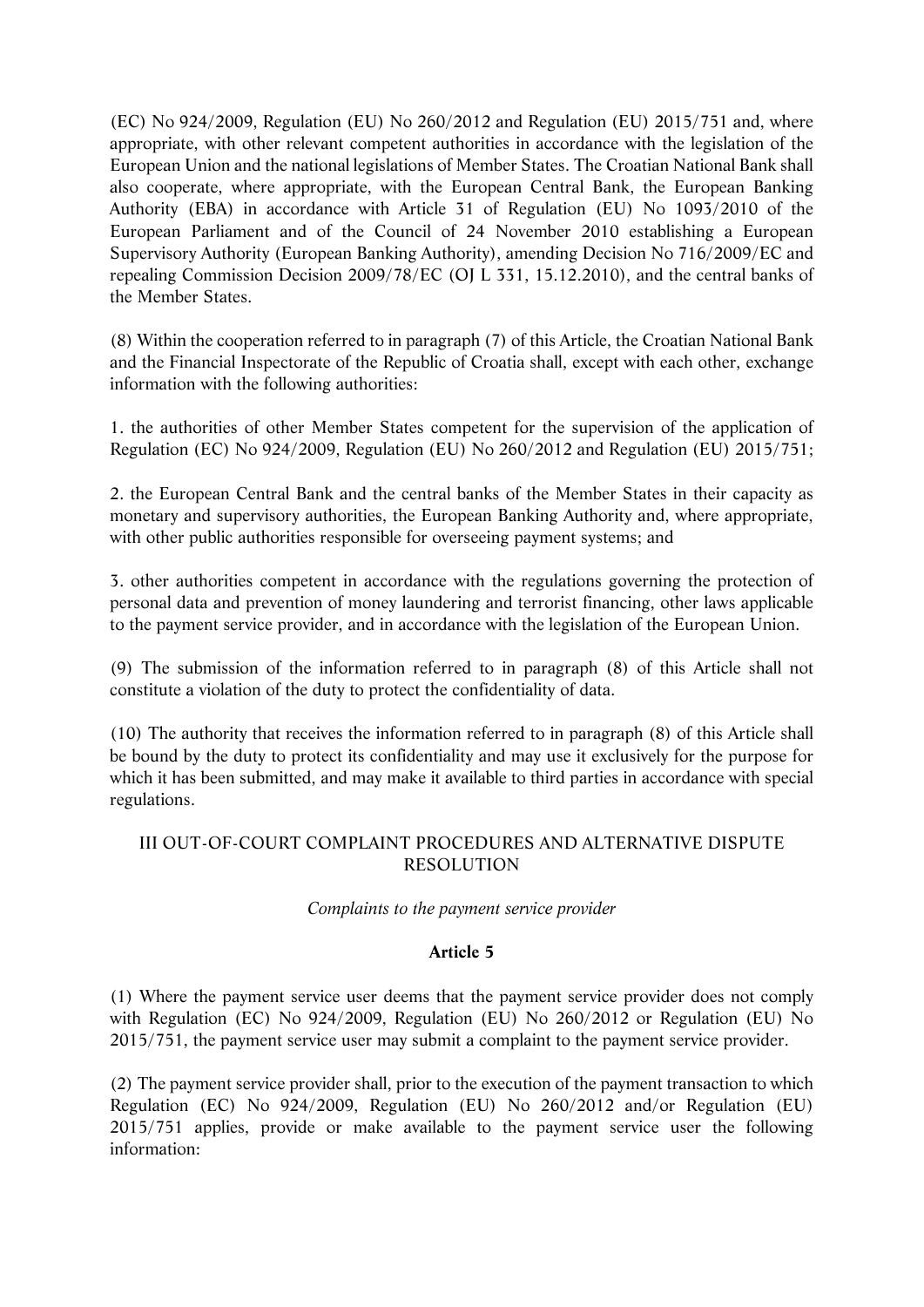1. on the payment service user's right to submit the complaint referred to in paragraph (1) of this Article;

2. on the manner of submitting the complaint.

(3) It shall be deemed that the payment service provider's obligation referred to in paragraph (2) of this Article is met if the information referred to in paragraph (2) of this Article is provided prior to the conclusion of the framework contract underlying the payment transactions to which Regulation (EC) No 924/2009, Regulation (EU) No 260/2012 and/or Regulation (EU) 2015/751 applies, or if this information is specified in the framework contract.

(4) The payment service provider shall send a reply to the complaint referred to in paragraph (1) of this Article to the payment service user no later than ten days from the date of receiving the complaint, on paper, or if so agreed between the payment service provider and the user, on another durable medium.

(5) Exceptionally, where a payment service provider is unable to provide an answer within the time limit referred to in paragraph (4) of this Article for reasons beyond the control of the payment service provider, it shall be required to send a holding reply to the payment service user, within the time limit, indicating the reasons for a delay in answering to the complaint and specifying the time limit by which the payment service user will receive the final reply and which shall not exceed 35 days from the date of receipt of the complaint.

(6) In the final reply to the complaint, the payment service provider shall refer the payment service user to the possibility of submitting a complaint to the competent authority and where the payment service user is a consumer, also to the authorities competent for alternative consumer dispute resolution referred to in Article 7, paragraph (1) of this Act.

(7) Where a credit institution, an electronic money institution or a payment institution from another Member State provides payment services in the territory of the Republic of Croatia through a branch or an agent appointed in the Republic of Croatia under the right of establishment, the provisions of this Article shall apply to the branch or the agent.

# *Complaints to the competent authority*

# **Article 6**

(1) Payment service users may submit complaints to the Croatian National Bank against a credit institution, an electronic money institution, a small electronic money institution, a payment institution or a small payment institution if they deem they have acted contrary to Regulation (EC) No 924/2009, Regulation (EU) No 260/2012, Regulation (EU) 2015/751 or Article 5 of this Act.

(2) Other legally interested parties may also submit the complaints referred to in paragraph (1) of this Article to the Croatian National Bank.

(3) Where the Croatian National Bank receives a complaint against a credit institution, an electronic money institution or a payment institution from another Member State providing payment services in the Republic of Croatia directly or through an agent exercising the freedom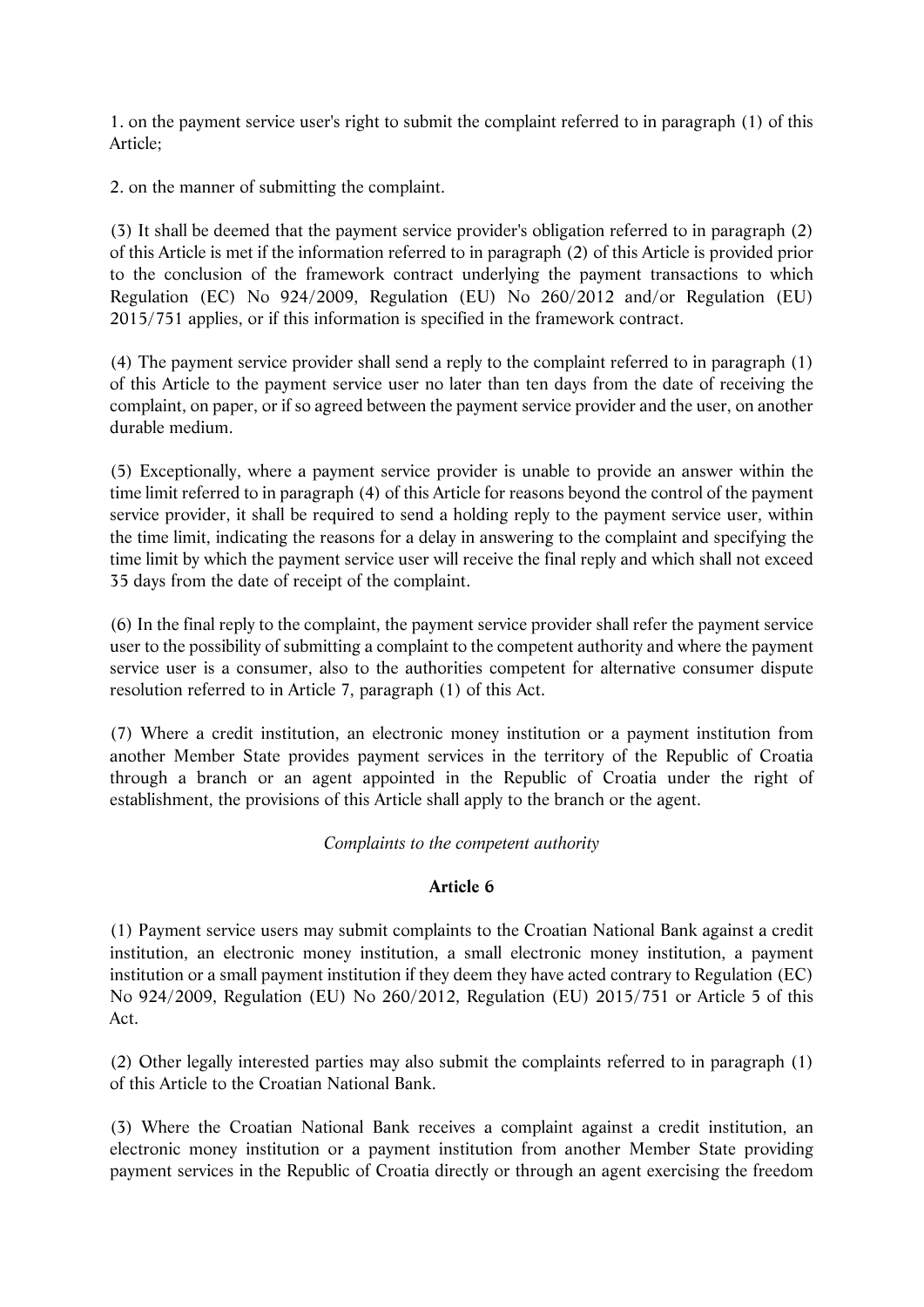to provide services, it shall forward such a complaint to the competent authority of the home Member State.

(4) Upon receipt of the complaint, the Croatian National Bank shall invite the payment service provider to which the complaint relates to submit its response and the relevant evidence no later than ten days from the date of receiving the invitation.

(5) In the case of a complaint against a credit institution, an electronic money institution or a payment institution from another Member State providing payment services in the Republic of Croatia through a branch or an agent appointed in the Republic of Croatia under the right to establishment, the Croatian National Bank shall send the invitation referred to in paragraph (4) of this Article to the branch or the agent.

(6) Where, in the complaint procedure, the Croatian National Bank establishes that there are reasonable grounds to suspect that the payment service provider has acted contrary to any of the provisions of Regulation (EC) No 924/2009, Regulation (EU) No 260/2012, Regulation (EU) 2015/751 or contrary to Article 5 of this Act and has thus committed a misdemeanour, it shall initiate misdemeanour proceedings against the payment service provider.

(7) The Croatian National Bank shall notify the complainant of its findings and of the measures taken.

(8) Where the complainant is a consumer, the Croatian National Bank shall inform the complainant in a notification referred to in paragraph (7) of this Article of the possibility to initiate an alternative dispute resolution for consumer disputes.

# *Alternative dispute resolution*

# **Article 7**

(1) In all disputes with a payment service provider related to the application of Regulation (EC) No 924/2009, Regulation (EU) No 260/2012 and/or this Act, the payment service user that is a consumer shall have the right to initiate a procedure before any authority for alternative dispute resolution for consumer disputes, which the payment service provider has provided on its website or in its branches.

(2) A payment service provider shall participate in the alternative dispute resolution procedure initiated by the consumer before the authority referred to in paragraph (1) of this Article.

(3) In disputes with a payment service provider related to the application of Regulation (EU) 2015/751 and/or this Act, the payment service user shall have the right to initiate mediation proceedings before the Mediation Centre at the Croatian Chamber of Economy or another independent mediation authority.

(4) The provisions of this Article shall not affect the rights of payment service users to initiate court proceedings.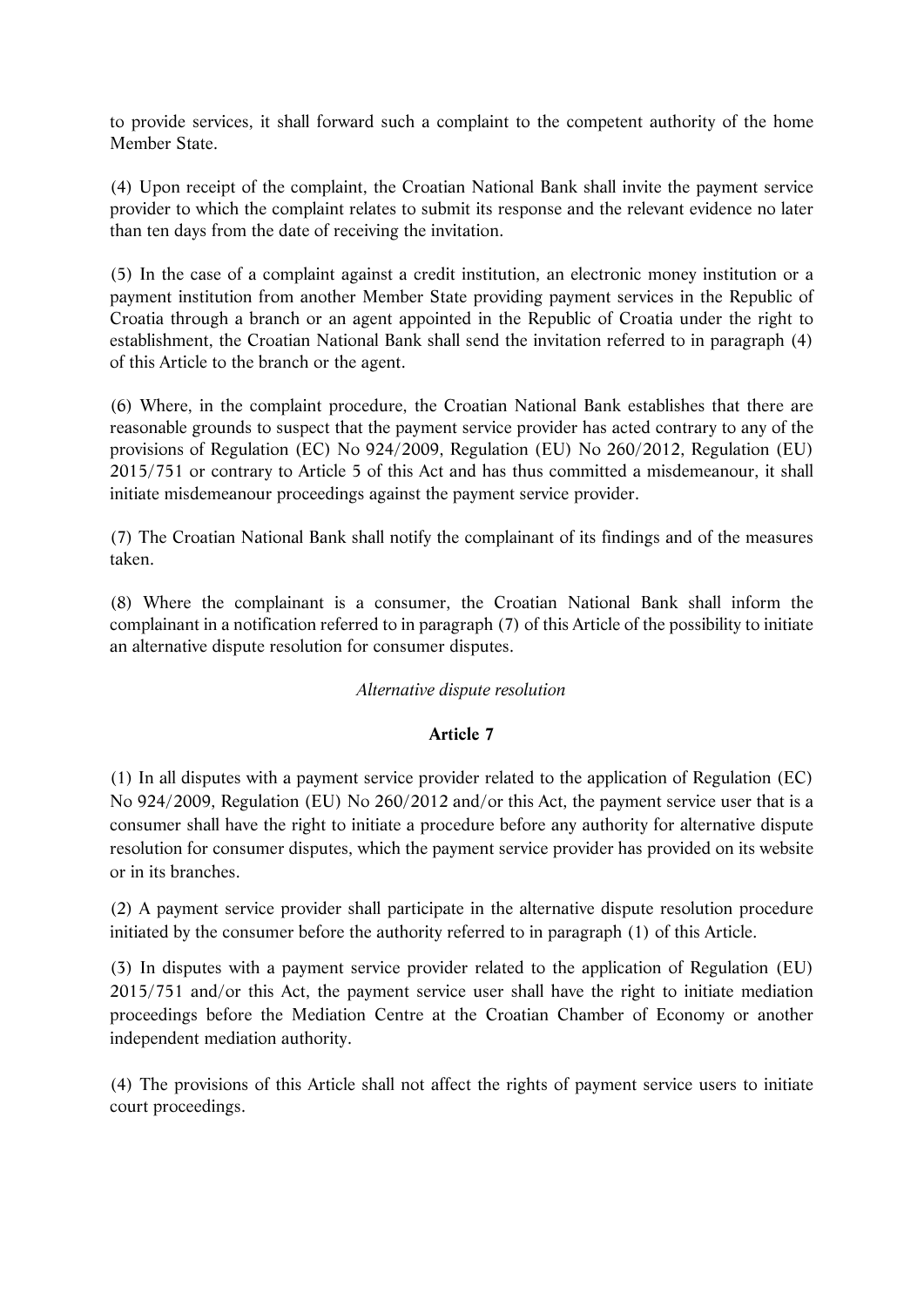# IV PENALTY PROVISIONS

# *Misdemeanours by payment service providers*

# **Article 8**

(1) The following payment service providers shall be liable for the misdemeanours referred to in paragraph (2) of this Article:

1. credit institutions, electronic money institutions, small electronic money institutions, payment institutions and small payment institutions established in the Republic of Croatia;

2. branches of credit institutions in the Republic of Croatia established in another Member State or third country;

3. branches of electronic money institutions in the Republic of Croatia established in another Member State or third country;

4. branches of payment institutions in the Republic of Croatia established in another Member State;

5. legal persons appointed as agents in the Republic of Croatia under the right of establishment of payment institutions or electronic money institutions established in other Member States;

6. units of local or regional self-government, when not acting in the capacity as public authority;

7. The Croatian National Bank, when not acting in its capacity as monetary authority or other public authority.

(2) The payment service provider referred to in paragraph (1) of this Article shall be fined between HRK 20,000.00 and HRK 500,000.00:

1. if it fails to levy the same charges on a payment service user in respect of cross-border payments in euro as the charges levied for corresponding national payments in kuna (Article 3, paragraph (1) of Regulation (EC) No 924/2009);

2. if, prior to the initiation of the payment transaction of a cash withdrawal at an ATM or a cardbased payment at the point of sale, it fails to disclose the information to the payer on the total currency conversion charges expressed as a percentage mark-up over the latest available euro foreign exchange reference rates issued by the European Central Bank or if it fails to provide the information on the mark-up in a neutral and comprehensible manner or it fails to provide it free of charge (Article 3a, paragraphs (1) and (7) of Regulation (EC) No 924/2009);

3. if it fails to make the mark-up expressing the total currency conversion charges public in a neutral, comprehensible and easily accessible manner on a broadly available and easily accessible electronic platform, free of charge for the payer (Article 3a, paragraphs (2) and (7) of Regulation (EC) No 924/2009);

4. if, without undue delay after receiving a payment order for a cash withdrawal at an ATM or a card-based payment at the point of sale that is denominated in any Union currency that is different from the currency of the payer's account, it fails to send to the payer an electronic message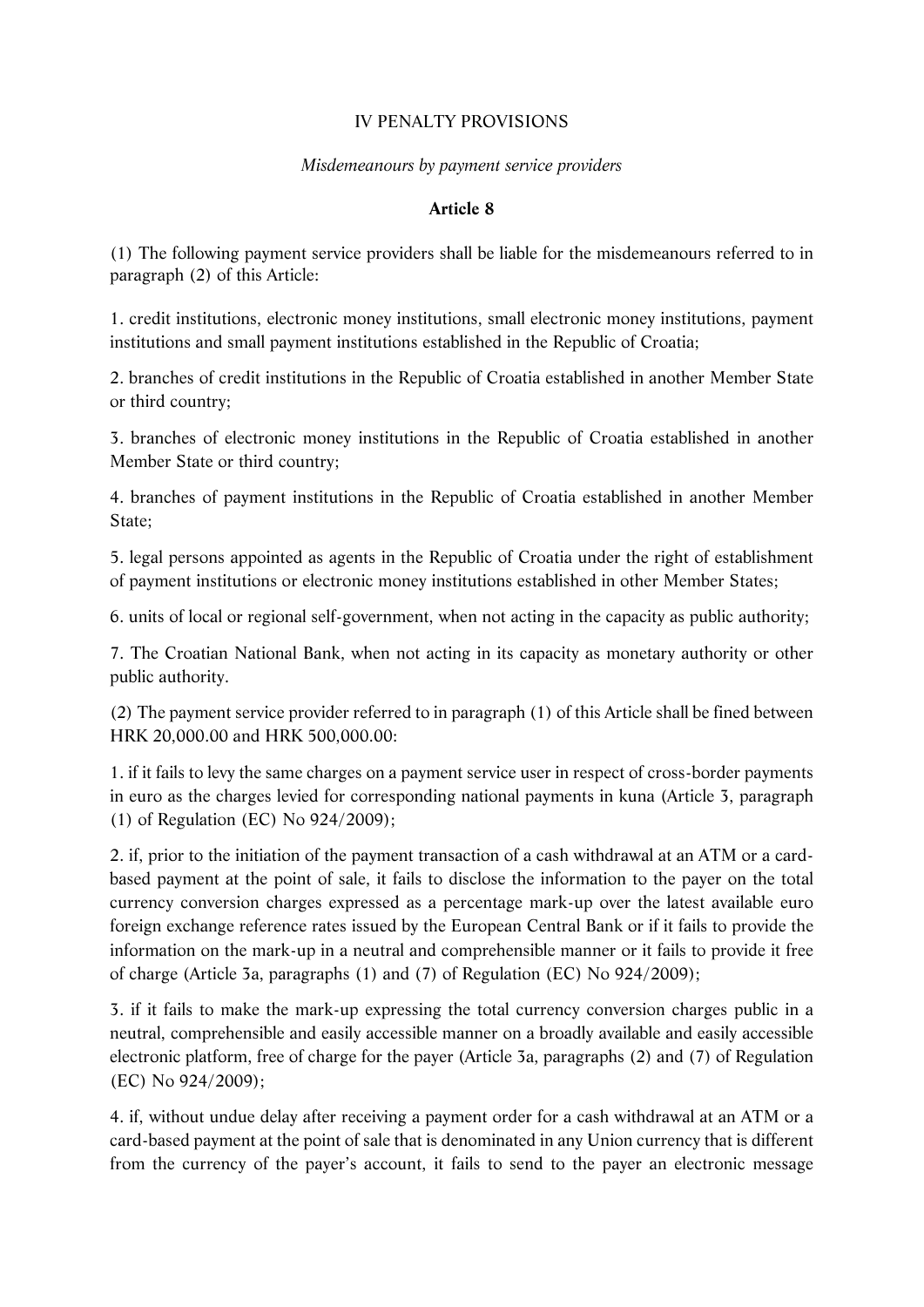through the agreed broadly available and easily accessible channel with the information on the percentage mark-up expressing the total currency conversion charges (Article 3a, paragraph (5), sub-paragraph (1) and paragraph (6), sub-paragraph (1) of Regulation (EC) No 924/2009);

5. if, once a month in which it receives from the payer a payment order for a cash withdrawal at an ATM or a payment at the point of sale that is denominated in any Union currency that is different from the currency of the payer's account, for each payment card that was issued to the payer by the payer's payment service provider and that is linked to the same account, it fails to send to the payer an electronic message on the percentage mark-up expressing the total currency conversion charges through the agreed broadly available and easily accessible channel (Article 3a, paragraph (5), sub-paragraph (2) and paragraph (6), sub-paragraph (1) of Regulation (EC) No 924/2009);

6. if it fails to provide the information on the percentage mark-up expressing the total currency conversion charges for a cash withdrawal at an ATM and a card-based payment at the point of sale that is denominated in any Union currency that is different from the currency of the payer's account, which it is obliged to provide without delay after receiving a payment order, or which it is obliged to provide once a month, free of charge or if it fails to provide it in a neutral and comprehensible manner (Article 3a, paragraphs (5) and (7) of Regulation (EC) No 924/2009);

7. if it has failed to offer payment service users, in a neutral and comprehensible manner and free of charge, the possibility of opting out of receiving the electronic messages with the information on the percentage mark-up expressing the total currency conversion charges for a cash withdrawal at an ATM and a card-based payment at the point of sale that is denominated in any Union currency that is different from the currency of the payer's account, which it is obliged to send without delay after receiving the payment order and once a month (Article 3a, paragraph (6), subparagraph (2) and paragraph (7) of Regulation (EC) No 924/2009);

8. if, before the payer initiates a credit transfer online directly, using the website or the mobile banking application of the payment service provider, it fails to inform the payer in a clear, neutral and comprehensible manner, of the estimated charges for currency conversion services applicable to the credit transfer (Article 3b, paragraph (1) of Regulation (EC) No 924/2009);

9. if, prior to the initiation of a credit transfer, it fails to communicate to the payer, in a clear, neutral and comprehensible manner, the estimated total amount of the credit transfer in the currency of the payer's account, including any transaction fee and any currency conversion charges or if it fails to communicate to the payer the estimated amount to be transferred to the payee in the currency used by the payee (Article 3b, paragraph (2) of Regulation (EC) No 924/2009);

10. if it fails to communicate to the payment service user the payment service user's IBAN and the payment service provider's BIC in accordance with Article 4, paragraph (1) of Regulation (EC) No 924/2009 or if it charges for such a communication;

11. if it levies additional charges on a payment service user contrary to Article 4, paragraph (3) of Regulation (EC) No 924/2009 as amended by Regulation (EU) No 260/2012;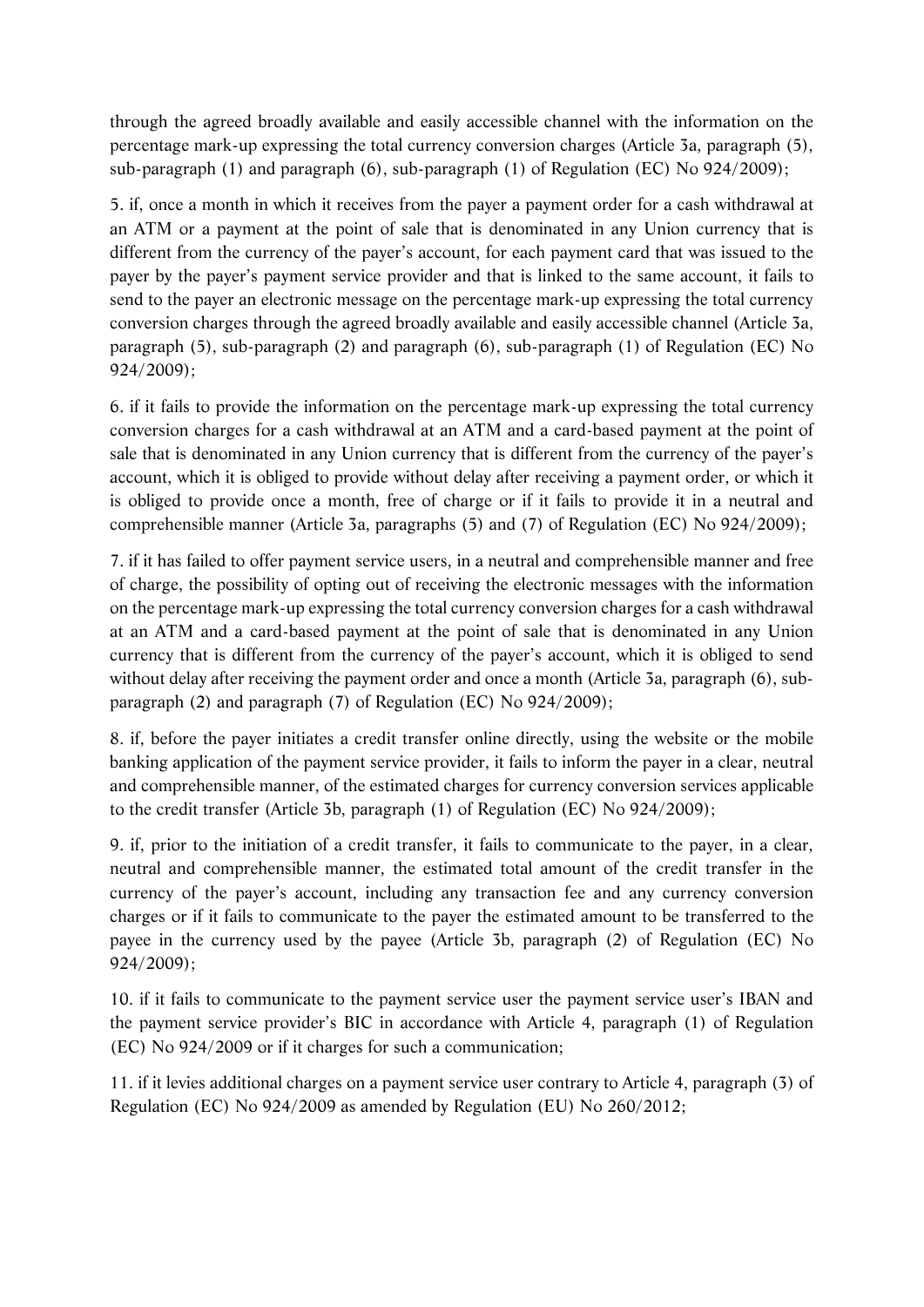12. if its reachability for credit transfers initiated by a payer from any Member State or for direct debits initiated by a payee from any Member State is not in accordance with Article 3 of Regulation (EU) No 260/2012;

13. if it uses payment schemes which do not comply with the conditions referred to in Article 4, paragraph (1) of Regulation (EU) No 260/2012;

14. if it fails to carry out credit transfers in accordance with Article 5, paragraphs (1) and (2) of Regulation (EU) No 260/2012;

15. if it fails to carry out direct debits in accordance with Article 5, paragraphs (1), (3) and (6) of Regulation (EU) No 260/2012;

16. if it requires a payment service user to indicate the BIC of the payment service provider for cross-border payment transactions in euro in accordance with Article 5, paragraph (7) of Regulation (EU) No 260/2012;

17. if it requires a payment service user to indicate the BIC of the payment service provider for national payment transactions in euro in accordance with Article 5, paragraph (7) of Regulation (EU) No 260/2012;

18. if it applies a multilateral interchange fee, or other agreed remuneration with an equivalent object or effect, including a fee agreed bilaterally between two payment service providers and a fee set unilaterally by a payment service provider in accordance with Article 8, paragraphs (1) and (3) of Regulation (EU) No 260/2012 to cross-border direct debit payment transactions in euro;

19. if it applies a multilateral interchange fee, or other agreed remuneration with an equivalent object or effect, including a fee agreed bilaterally between two payment service providers and a fee set unilaterally by a payment service provider in accordance with Article 8, paragraphs (1) and (3) of Regulation (EU) No 260/2012 to national direct debit payment transactions in euro;

20. if it applies a multilateral interchange fee, or other agreed remuneration with an equivalent object or effect, including a fee agreed bilaterally between two payment service providers and a fee set unilaterally by a payment service provider to R-transactions, without complying with the conditions referred to in Article 8, paragraph (2) of Regulation (EU) No 260/2012;

21. if, prior to the execution of the payment transaction to which Regulation (EC) No 924/2009, Regulation (EU) No 260/2012 and/or Regulation (EU) 2015/751 applies, it fails to provide or make available to the payment service user the information on the payment service user's right to submit a complaint and on the manner of submitting the complaint in accordance with Article 5, paragraph (2) of this Act, without complying with the conditions referred to in Article 5, paragraph (3) of this Act;

22. if it fails to provide the payment service user with the final reply to the complaint within the time limit and in the manner laid down in Article 5, paragraph (4) of this Act, without complying with the conditions referred to in Article 5, paragraph (5) of this Act;

23. if, for reasons beyond the control of the payment service provider, it fails to send a holding reply to the payment service user with the content and within the time limit laid down in Article 5, paragraph (5) of this Act or if it fails to send the final reply to the payment service user within the time limit referred to in Article 5, paragraph (5) of this Act;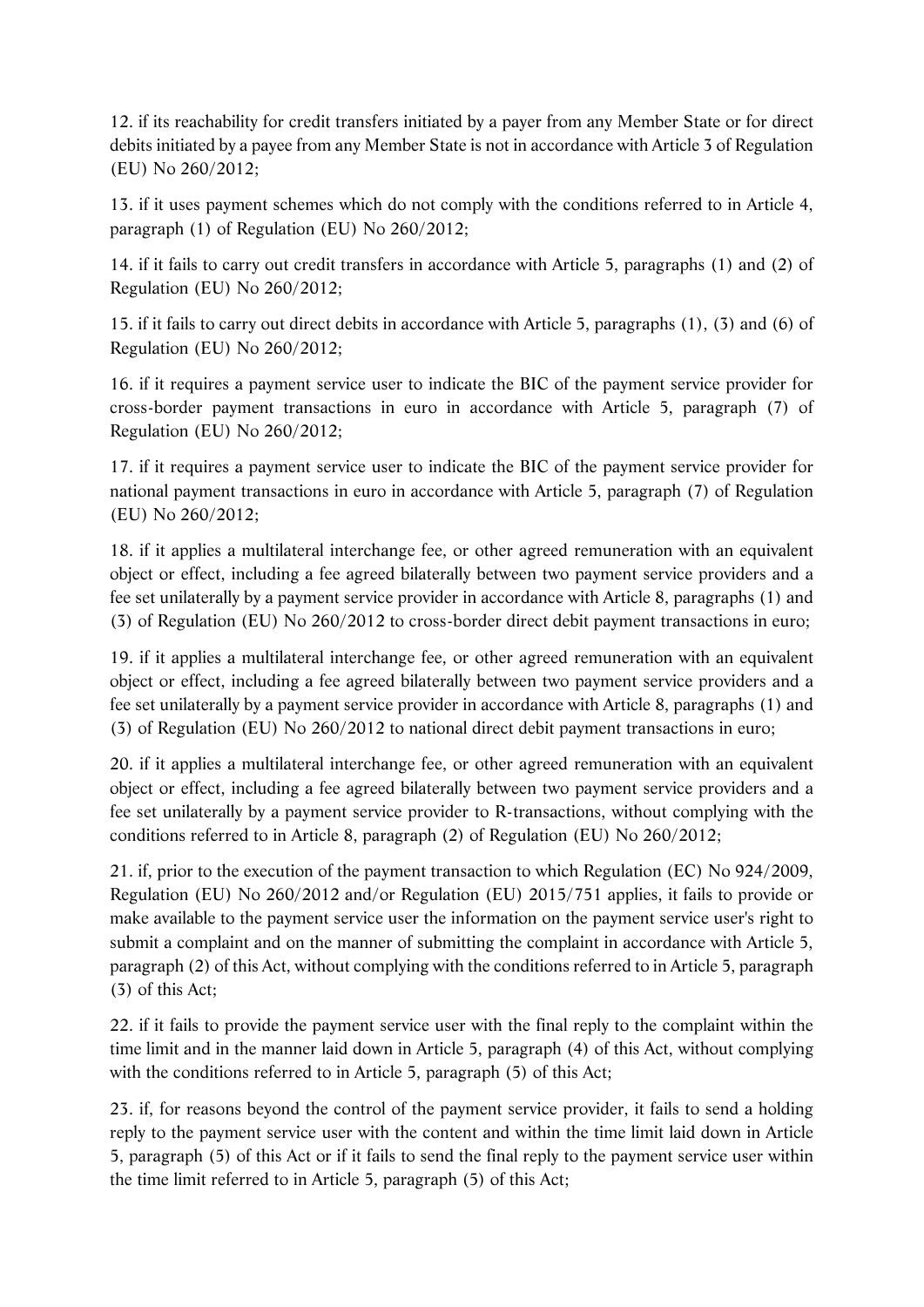24. if, contrary to Article 5, paragraph (6) of this Act, in the final reply to the complaint, it fails to refer the payment service user to the possibility of submitting a complaint to the competent authority or if it fails to refer the payment service user that is a consumer to the authority competent for alternative dispute resolution referred to in Article 7, paragraph (1) of this Act;

25. if, at the invitation of the Croatian National Bank, it fails to submit its statement and the relevant evidence within the time limit referred to in the invitation in accordance with Article 6, paragraph (4) of this Act;

26. if, contrary to Article 7, paragraph (2) of this Act, it refuses to participate in the alternative dispute resolution procedure initiated before the authority on which it gave information pursuant to Article 7, paragraph (1) of this Act;

27. if it offers or requests a per transaction interchange fee of more than 0.2% of the value of the transaction for any debit card transaction, and thereby acts contrary to Article 3, paragraph (1) of Regulation (EU) 2015/751;

28. if it offers or requests a per transaction interchange fee of more than 0.3% of the value of the transaction for any credit card transaction, and thereby acts contrary to Article 4 of Regulation (EU) 2015/751;

29. if it circumvents the application of the interchange fee cap referred to in Article 3, paragraph (1) or Article 4 of Regulation (EU) 2015/751, and thereby acts contrary to Article 5 of Regulation (EU) 2015/751;

30. if it fails to provide the consumer, on his/her request, two or more different brands on a cardbased payment instrument, provided that such a service is offered by the payment service provider, or if it fails to provide the consumer, in good time before the contract is signed, with information on all the payment brands available and their characteristics, including their functionality, cost and security, and thereby acts contrary to Article 8, paragraph (2) of Regulation (EU) 2015/751;

31. if any routing principles or equivalent measures described in Article 8, paragraph (5) of Regulation (EU) 2015/751 which the payment service provider applies are discriminatory or are applied in a discriminatory manner, and thereby acts contrary to Article 8, paragraph (5) of Regulation (EU) 2015/751;

32. if it inserts automatic mechanisms, software or devices on the payment instrument or at equipment applied at the point of sale which limit the choice of payment brand or payment application by the payer or the payee when using a co-badged payment instrument, and thereby acts contrary to Article 8, paragraph (6) of Regulation (EU) 2015/751;

33. if, as an acquirer, it fails to offer or charge its payee merchant service charges individually specified, and thereby acts contrary to Article 9, paragraph (1) of Regulation (EU) 2015/751;

34. if, as an acquirer, it fails to include in its agreement with a payee individually specified information on the amount of charges, and thereby acts contrary to Article 9, paragraph (2) of Regulation (EU) 2015/751;

35. if it applies any rule that obliges payees accepting a card-based payment instrument issued by one issuer also to accept other card-based payment instruments issued within the framework of the same payment card scheme, and thereby acts contrary to Article 10, paragraph (1) of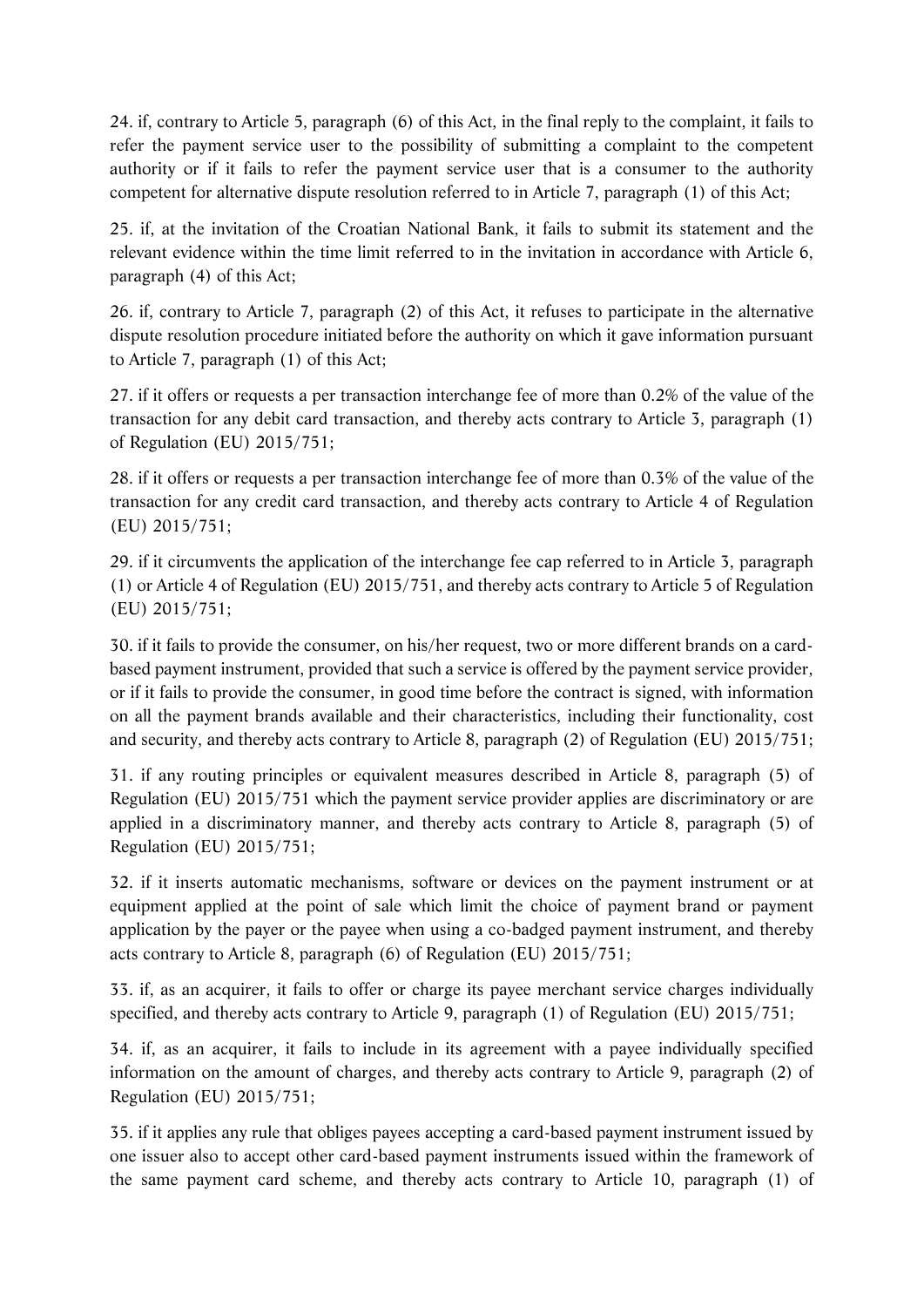Regulation (EU) 2015/751 in relation to Article 10, paragraphs (2) and (3) of Regulation (EU) 2015/751;

36. if, as an issuer, it fails to ensure that its payment instruments are electronically identifiable or, in the case of newly-issued card-based payment instruments, also visibly identifiable, and thereby acts contrary to Article 10, paragraph (5) of Regulation (EU) 2015/751;

37. if it prevents payees from steering consumers to the use of any payment instrument preferred by the payee or if it prohibits payees from treating card-based payment instruments of a given payment card scheme more or less favourably than others, and thereby acts contrary to Article 11, paragraph (1) of Regulation (EU) 2015/751;

38. if it prevents payees from informing payers about interchange fees and merchant service charges, and thereby acts contrary to Article (11), paragraph (2) of Regulation (EU) 2015/751;

39. if, after the execution of an individual card-based payment transaction, it fails to provide the payee with the information on that transaction in accordance with Article (12) of Regulation (EU) 2015/751.

(3) A fine between HRK 5,000.00 and HRK 50,000.00 shall also be imposed for any of the misdemeanours referred to in paragraph (2) of this Article on:

1. the responsible person of the management board of the payment service provider referred to in paragraph (1), item (1) of this Article or the responsible executive director if the payment service provider has a board of directors, or if the payment service provider referred to in paragraph (1), item (1) of this Article, with the exception of credit institutions, engages in another business activity in addition to payment services, the director responsible for payment services;

2. the responsible person of the payment service provider (branch) referred to in paragraph (1), items (2) to (4) of this Article and the responsible person of the payment service provider (agent) referred to in paragraph (1), item (5) of this Article that is a legal person;

3. the responsible person of the payment service provider referred to in paragraph (1), items (6) and (7) of this Article.

(4) A fine between HRK 10,000.00 and HRK 250,000.00 shall also be imposed for any of the misdemeanours referred to in paragraph (2) of this Article on a craftsman or another selfemployed person set up in the Republic of Croatia under the right of establishment and appointed as an agent of the payment institution or the electronic money institution established in another Member State.

(5) The fine referred to in paragraph (3) of this Article shall be imposed on the responsible person for any of the misdemeanours referred to in paragraph (2) of this Article committed during the provision of payment services by the Republic of Croatia, when not acting in the capacity as public authority.

(6) Exceptionally, any of the misdemeanours referred to in paragraph (2) of this Article shall not be committed if the payment service provider referred to in paragraph (1) of this Article, where provided for in Regulation (EC) No 924/2009, as last amended by Regulation (EU) 2019/518, Regulation (EU) No 260/2012 and Regulation (EU) 2015/751, has agreed otherwise with the payment service user than prescribed therein.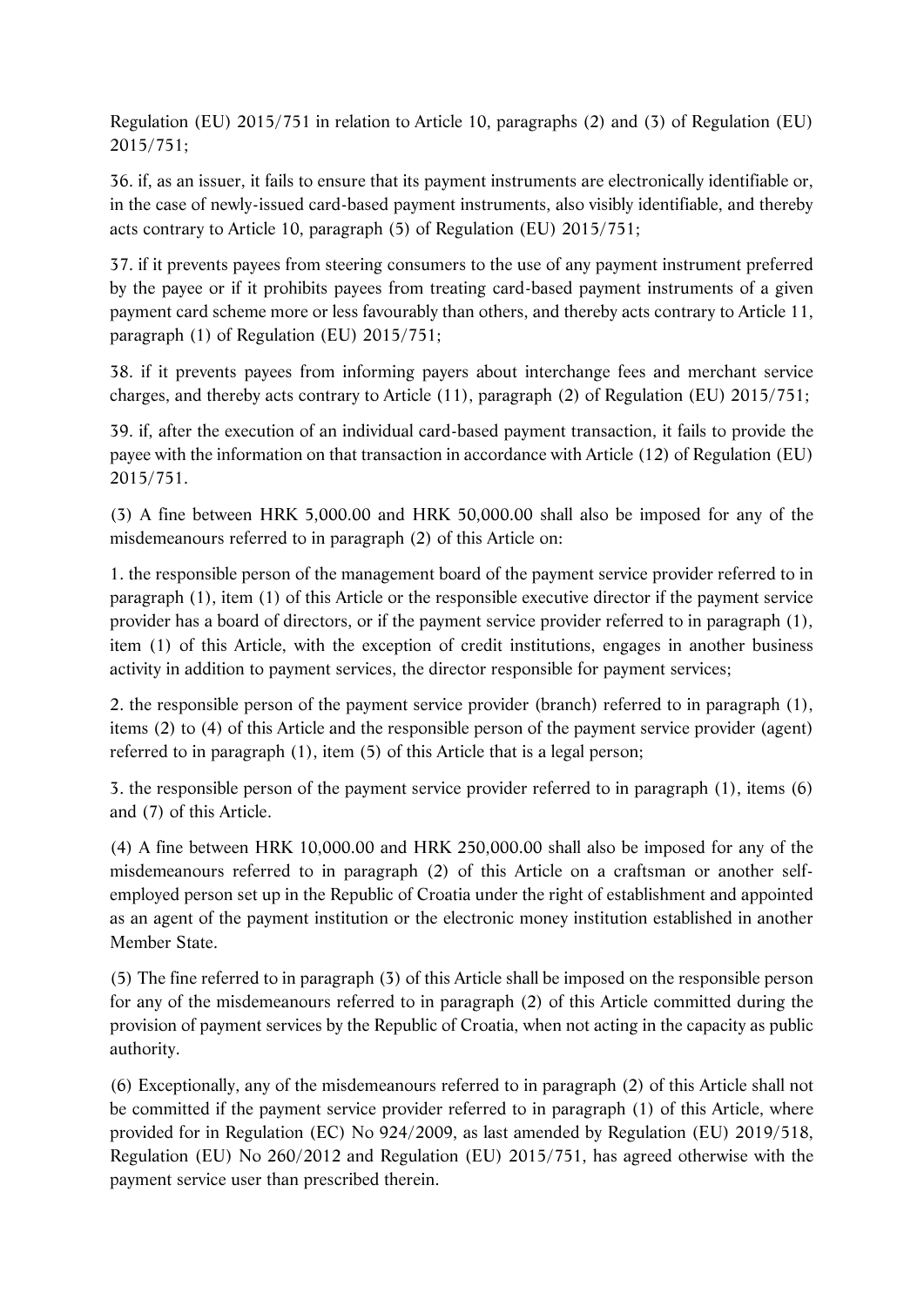## **Article 9**

#### **deleted**

(Official Gazette 16/2020)

# **Article 10**

### **deleted**

(Official Gazette 16/2020)

### *Misdemeanours by payment system operators*

### **Article 11**

(1) An operator of a retail payment system operating in euro shall be fined between HRK 20,000.00 and HRK 500,000.00:

1. if it fails to ensure technical interoperability of the payment system it operates, in accordance with Article 4, paragraph (2) of Regulation (EU) No 260/2012;

2. if the business rules of the payment system it operates restrict interoperability of the system, contrary to Article 4, paragraph (2) of Regulation (EU) No 260/2012.

(2) A responsible person of the operator of a retail payment system shall also be fined between HRK 5,000.00 and 50,000.00 for any of the misdemeanours referred to in paragraph (1) of this Article.

(3) The responsible person referred to in paragraph (2) of this Article shall be deemed to be the responsible person of the management board of the operator of a retail payment system, or, if the operator of a retail payment system also engages in other activities, a person responsible for the operation of the retail payment system, or, if the operator of a retail payment system is a branch of a legal person from another country having its head office in the Republic of Croatia, a person responsible for the operation of the branch.

*Misdemeanours by payment card schemes* 

# **Article 12**

(1) A payment card scheme shall be fined between HRK 20,000.00 and HRK 500,000.00:

1. if it participates in circumventing the application of the interchange fee cap referred to in Article 3, paragraph (1) or Article (4) of Regulation (EU) 2015/751, and thereby acts contrary to Article 5 of Regulation (EU) 2015/751;

2. if it imposes territorial restrictions or applies rules with an equivalent effect to an issuer or acquirer, and thereby acts contrary to Article 6, paragraph (1) of Regulation (EU) 2015/751;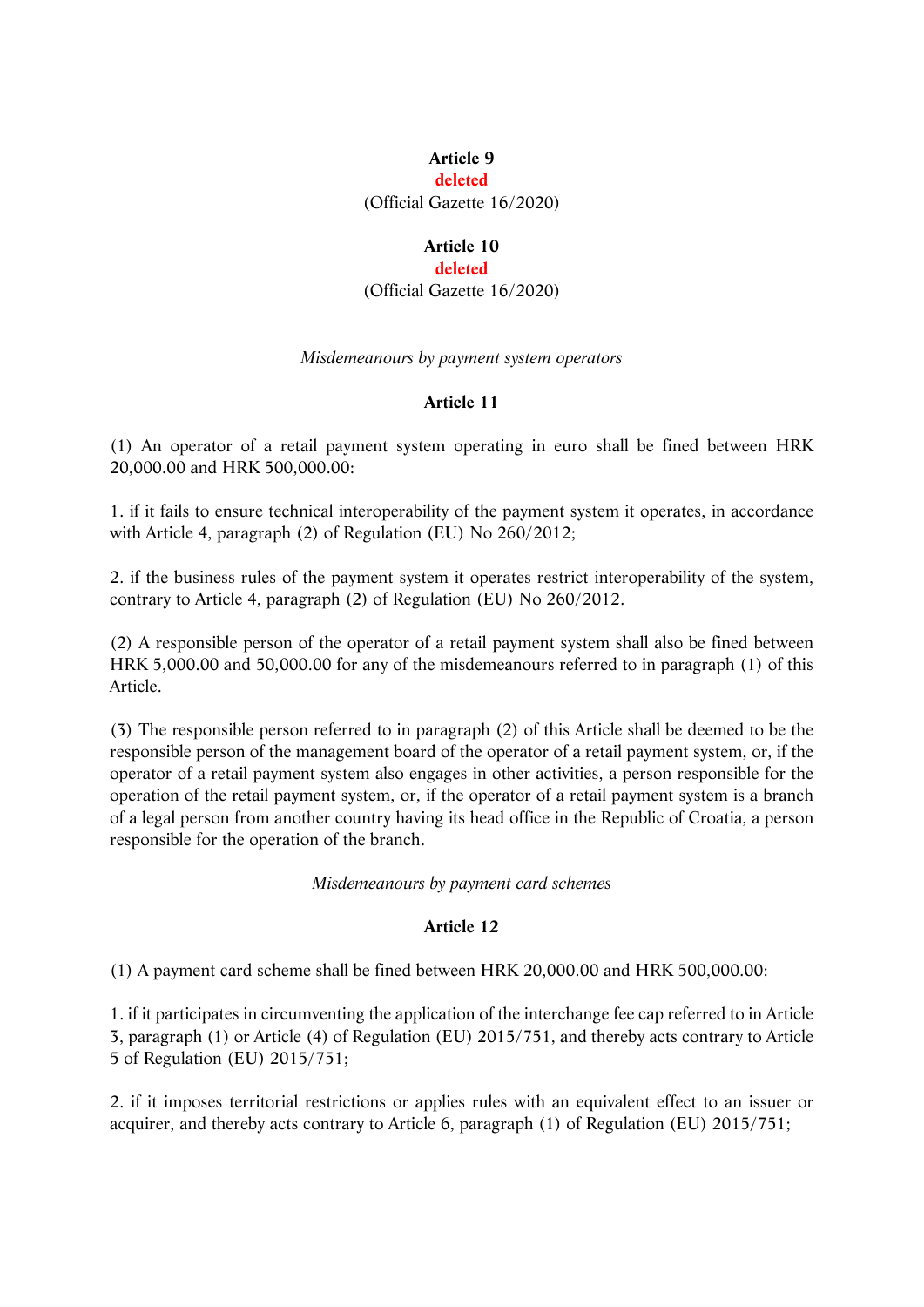3. if it acts contrary to the prohibition referred to in Article 6, paragraph (2) of Regulation (EU) 2015/751;

4. if it acts contrary to the provisions on separation of payment card scheme and processing entities referred to in Article 7, paragraph (1) of Regulation (EU) 2015/751;

5. if, at the request of the competent authority referred to in Article 4, paragraph (4) of this Act, it fails to provide an independent report confirming its compliance with Article 7, paragraph (1) of Regulation (EU) 2015/751, and thereby acts contrary to Article 7, paragraph (2) of Regulation (EU) 2015/751;

6. if it fails to allow for the possibility referred to in Article 7, paragraph (3) of Regulation (EU) 2015/751;

7. if in processing rules operated by it, it acts contrary to the prohibition on territorial discrimination in accordance with Article 7, paragraph (4) of Regulation (EU) 2015/751;

8. if it adopts or applies business rules that restrict interoperability among processing entities, and thereby acts contrary to Article 7, paragraph (5) of Regulation (EU) 2015/751;

9. if it fails to comply with the requirements ensuring that the payment card scheme is independent in terms of accounting, organisation and decision-making processes under regulatory technical standards adopted in accordance with Article 7, paragraph (6) of Regulation (EU) 2015/751;

10. if it hinders or prevents an issuer from co-badging two or more different payment brands or payment applications on a card-based payment instrument, and thereby acts contrary to Article 8, paragraph (1) of Regulation (EU) 2015/751;

11. if in licensing agreements or in payment card scheme rules it applies discriminatory and objectively unjustified differences in treatment of issuers or acquirers concerning co-badging of payment brands or payment applications on a card-based payment instrument, and thereby acts contrary to Article 8, paragraph (3) of Regulation (EU) 2015/751;

12. if it imposes reporting requirements, obligations to pay fees or similar obligations with the same object or effect on issuers or acquirers for transactions carried out with any device on which its payment brand is present in relation to transactions for which its scheme is not used, and thereby acts contrary to Article 8, paragraph (4) of Regulation (EU) 2015/751;

13. if any routing principles or equivalent measures which the payment card scheme applies are discriminatory or are applied in a discriminatory manner, which is contrary to Article 8, paragraph (5) of Regulation (EU) 2015/751;

14. if it inserts automatic mechanisms, software or devices on the payment instrument or at equipment applied at the point of sale which limit the choice of payment brand or payment application by the payer or the payee when using a co-badged payment instrument, and thereby acts contrary to Article 8, paragraph (6) of Regulation (EU) 2015/751;

15. if it applies any rule that obliges payees accepting a card-based payment instrument issued by one issuer also to accept other card-based payment instruments issued within the framework of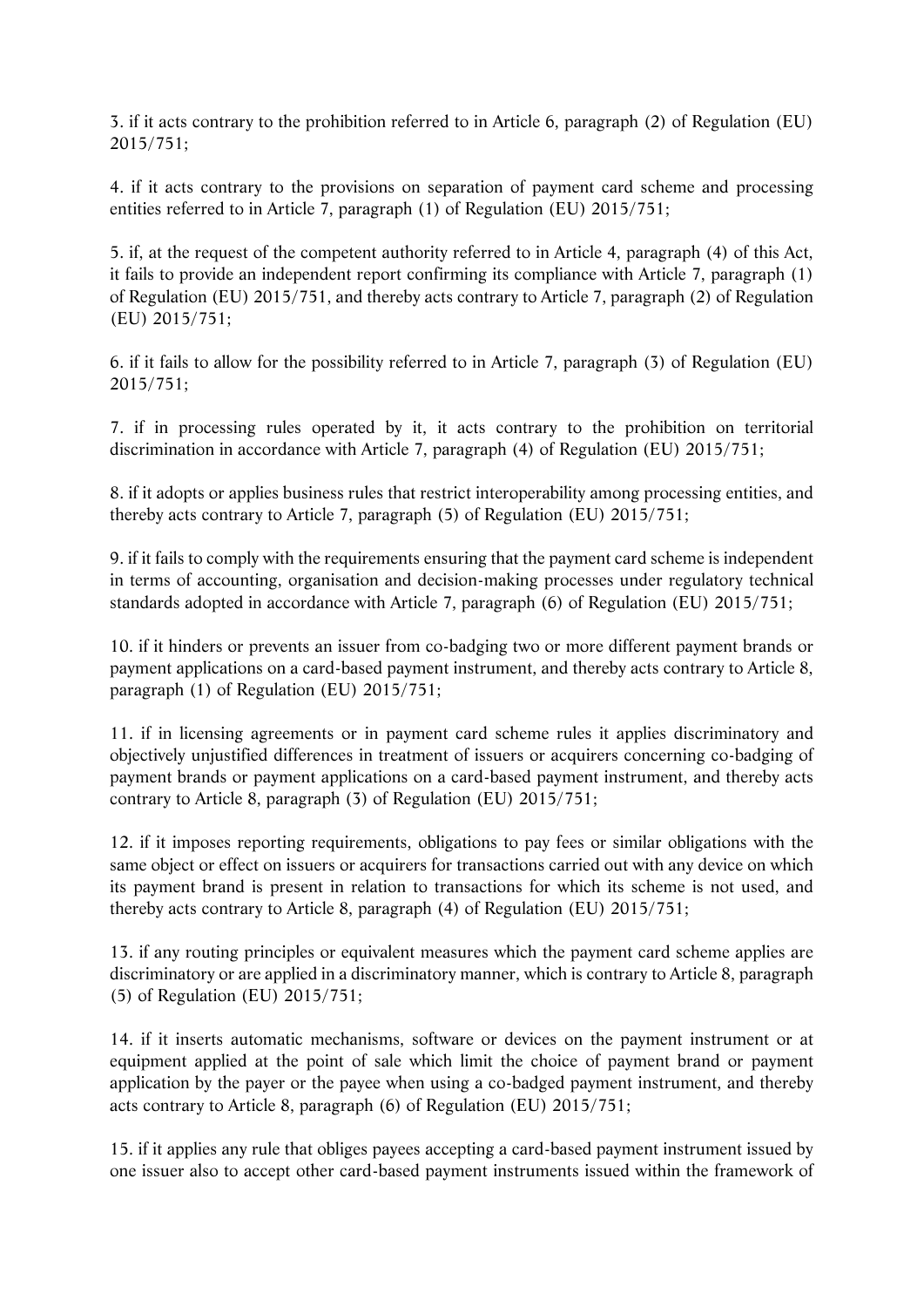the same payment card scheme, and thereby acts contrary to Article 10, paragraph (1) in relation to paragraphs (2) and (3) of that Article of Regulation (EU) 2015/751;

16. if it prevents payees from steering consumers to the use of any payment instrument preferred by the payee or if it prohibits payees from treating card-based payment instrument of a given payment card scheme more or less favourably than others, and thereby acts contrary to Article 11, paragraph (1) of Regulation (EU) 2015/751;

17. if it prevents payees from informing payers about interchange fees and merchant service charges, and thereby acts contrary to Article 11, paragraph (2) of Regulation (EU) 2015/751.

(2) A responsible person of the payment card scheme shall also be fined between HRK 5000.00 and HRK 50,000.00 for any of the misdemeanours referred to in paragraph (1) of this Article.

# *Misdemeanours by processing entities*

# **Article 13**

(1) A processing entity shall be fined between HRK 5000.00 and HRK 100,000.00:

1. if it participates in circumventing the application of the interchange fee cap referred to in Article 3, paragraph (1) or Article (4) of Regulation (EU) 2015/751, and thereby acts contrary to Article 5 of Regulation (EU) 2015/751;

2. if it acts contrary to the provisions on separation of payment card scheme and processing entities referred to in Article 7, paragraph (1) of Regulation (EU) 2015/751;

3. if it fails to ensure that its system is technically interoperable with other systems of processing entities, and thereby acts contrary to Article 7, paragraph (5) of Regulation (EU) 2015/751;

4. if it fails to comply with the requirements ensuring that the processing entity is independent in terms of accounting, organisation and decision-making processes under regulatory technical standards adopted pursuant to Article 7, paragraph (6) of Regulation (EU) 2015/751;

5. if it inserts automatic mechanisms, software or devices on the payment instrument or at equipment applied at the point of sale which limit the choice of payment brand or payment application by the payer or the payee when using a co-badged payment instrument, and thereby acts contrary to Article 8, paragraph (6) of Regulation (EU) 2015/751.

(2) A responsible person of the processing entity shall also be fined between HRK 2000.00 and HRK 50,000.00 for any of the misdemeanours referred to in paragraph (1) of this Article.

*Misdemeanours by other persons* 

# **Article 14**

(1) A legal person shall be fined between HRK 20,000.00 and HRK 500,000.00: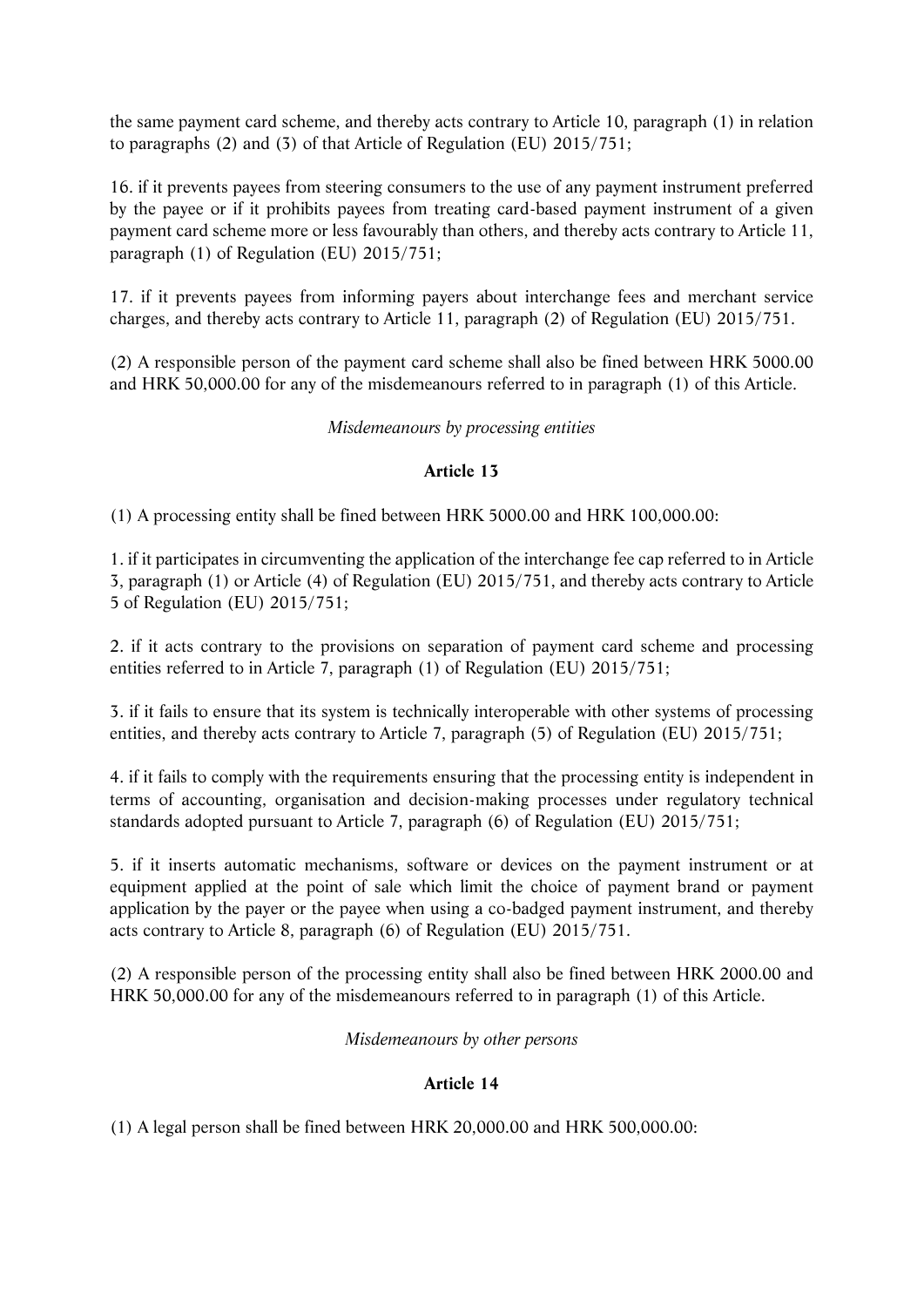1. if, when providing a currency conversion service at an ATM or at the point of sale, it fails to disclose to the payer the information on the total currency conversion charges expressed as a percentage mark-up over the latest available euro foreign exchange reference rates issued by the European Central Bank, prior to the initiation of the payment transaction of a cash withdrawal at an ATM or a card-based payment at the point of sale, or if it fails to clearly display the information on the percentage mark-up at the ATM or at the point of sale (Article 3a, paragraphs (1) and (4) of Regulation (EC) No 924/2009);

2. if, when providing a currency conversion service at an ATM or at the point of sale, prior to the initiation of the payment transaction of a cash withdrawal at an ATM or a card-based payment at the point of sale, it fails to provide the payer with the information on the amount to be paid to the payee in the currency used by the payee and on the amount to be paid by the payer in the currency of the payer's account (Article 3a, paragraph (3) of Regulation (EC) No 924/2009);

3. if, when providing a currency conversion service at an ATM or at the point of sale, following the initiation of the payment transaction of a cash withdrawal at an ATM or a card-based payment at the point of sale, it fails to make available to the payer the information on a durable medium on the percentage mark-up expressing the total currency conversion charges, on the amount to be paid to the payee in the currency used by the payee and on the amount to be paid by the payer in the currency of the payer's account (Article 3a, paragraphs (1), (3) and (4) of Regulation (EC) No 924/2009);

4. if, when providing a currency conversion service at an ATM or at the point of sale, prior to the initiation of the payment transaction of a cash withdrawal at an ATM or a card-based payment at the point of sale, it fails to inform the payer of the possibility of paying in the currency used by the payee and having the currency conversion subsequently performed by the payer's payment service provider (Article 3a, paragraph (4) of Regulation (EC) No 924/2009);

5. if, when providing a currency conversion service at an ATM or at the point of sale, it fails to provide the payer with the information referred to in Article 3a, paragraphs (1), (3) and (4) of Regulation (EC) No 924/2009 free of charge or in a neutral and comprehensible manner (Article 3a, paragraph (7) of Regulation (EC) No 924/2009);

6. if, as a payment service user that is not a consumer, the person acts contrary to Article 9 of Regulation (EU) No 260/2012;

7. if it participates in circumventing the application of the interchange fee cap referred to in Article 3, paragraph (1) or Article (4) of Regulation (EU) 2015/751, and thereby acts contrary to Article 5 of Regulation (EU) 2015/751;

8. if, as a technical service provider, the person inserts automatic mechanisms, software or devices on the payment instrument or at equipment applied at the point of sale which limit the choice of payment brand or payment application by the payer or the payee when using a co-badged payment instrument, and thereby acts contrary to Article 8, paragraph (6) of Regulation (EU) 2015/751;

9. if, as a payee, the person prevents the payer from overriding an automatic priority selection made by the payee in its equipment for the categories of payment cards or related payment instruments accepted by the payee, and thereby acts contrary to Article 8, paragraph (6) of Regulation (EU) 2015/751;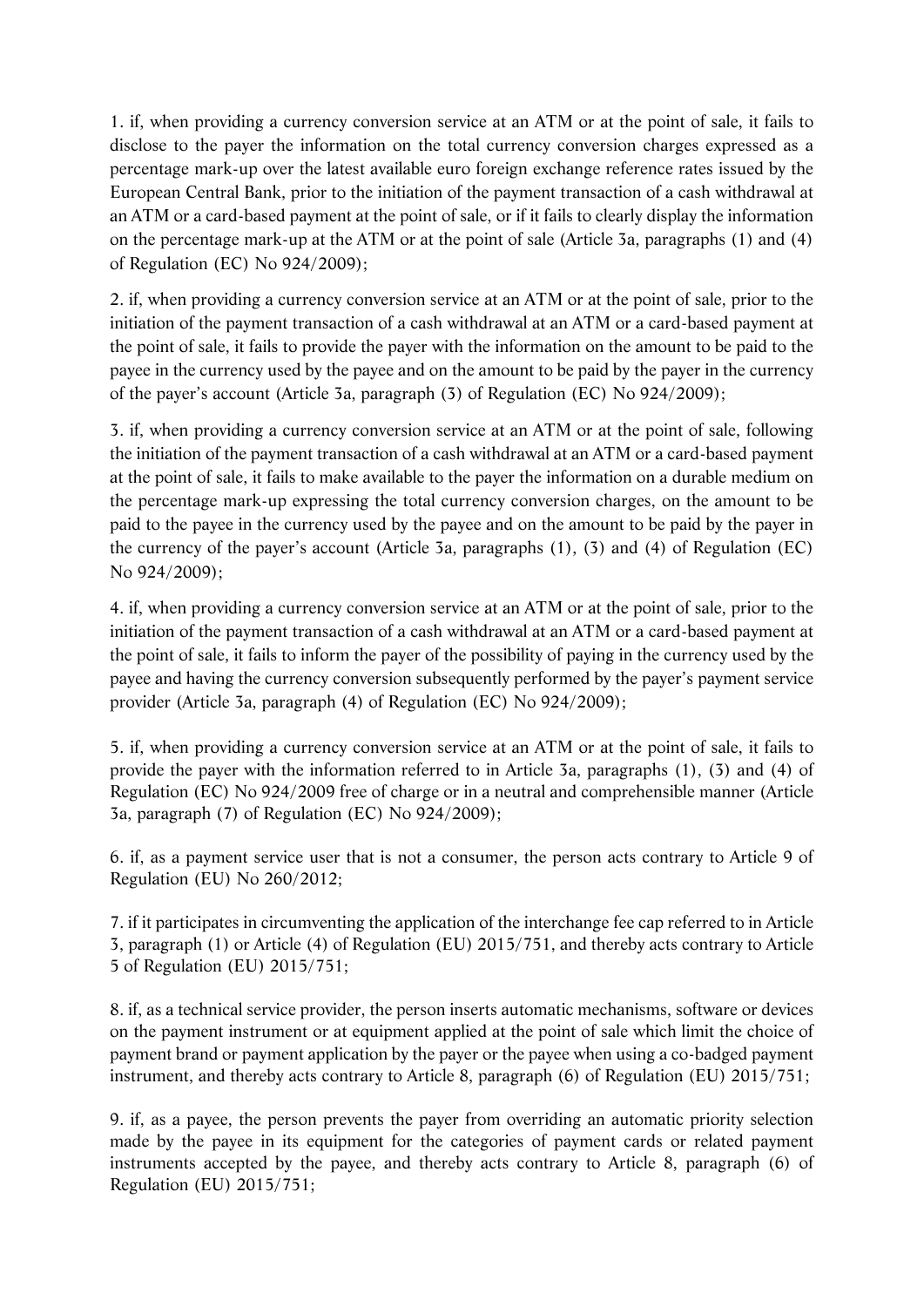10. if, as a payee, the person fails to inform consumers in a clear and unequivocal manner of payment cards or other payment instruments of a payment card scheme that the payee does not accept at the same time as the person informs consumers of the acceptance of other payment cards and payment instruments of the payment card scheme, and thereby acts contrary to Article 10, paragraph (4) of Regulation (EU) 2015/751.

(2) The responsible person of the legal person shall also be fined between HRK 5,000.00 and HRK 50,000.00 for any of the misdemeanours referred to in paragraph (1) of this Article.

(3) A craftsman or another self-employed person shall also be fined between HRK 10,000.00 and HRK 250,000.00 for any of the misdemeanours referred to in paragraph (1) of this Article.

*Jurisdiction to conduct misdemeanour proceedings* 

# **Article 15**

The Financial Inspectorate of the Republic of Croatia shall conduct misdemeanour proceedings of the first instance for the misdemeanours under this Act.

# V TRANSITIONAL AND FINAL PROVISIONS

*Notification to the European Commission*

# **Article 16**

The authorities designated under Article 4, paragraphs (1) and (4), Article 6 and Article 7 of this Act shall notify the European Commission of their respective competences pursuant to this Act.

*Time limits for the adoption of implementing regulations* 

# **Article 17**

(1) The decision referred to in Article 7, paragraph (3), item (1) of this Act shall be adopted by the Croatian Chamber of Economy within 30 days of the entry into force of this Act.

(2) The decision referred to in Article 7, paragraph (3), item (2) of this Act shall be adopted by the Croatian Chamber of Economy by 9 June 2017.

(3) Until the adoption of the decision referred to in paragraph (1) of this Article, the Decision on the costs of mediation before the Mediation Centre at the Croatian Chamber of Economy in any disputes arising from the application of the Act on the Implementation of EU Regulations Governing Payment Systems (Official Gazette 84/2013) shall remain in force in the part not in conflict with the provisions of this Act.

(4) The Financial Inspectorate of the Republic of Croatia and the Croatian National Bank shall publish on their websites a notification of the date of application of the regulatory technical standards referred to in Article 7, paragraph (6) of Regulation (EU) No 2015/751.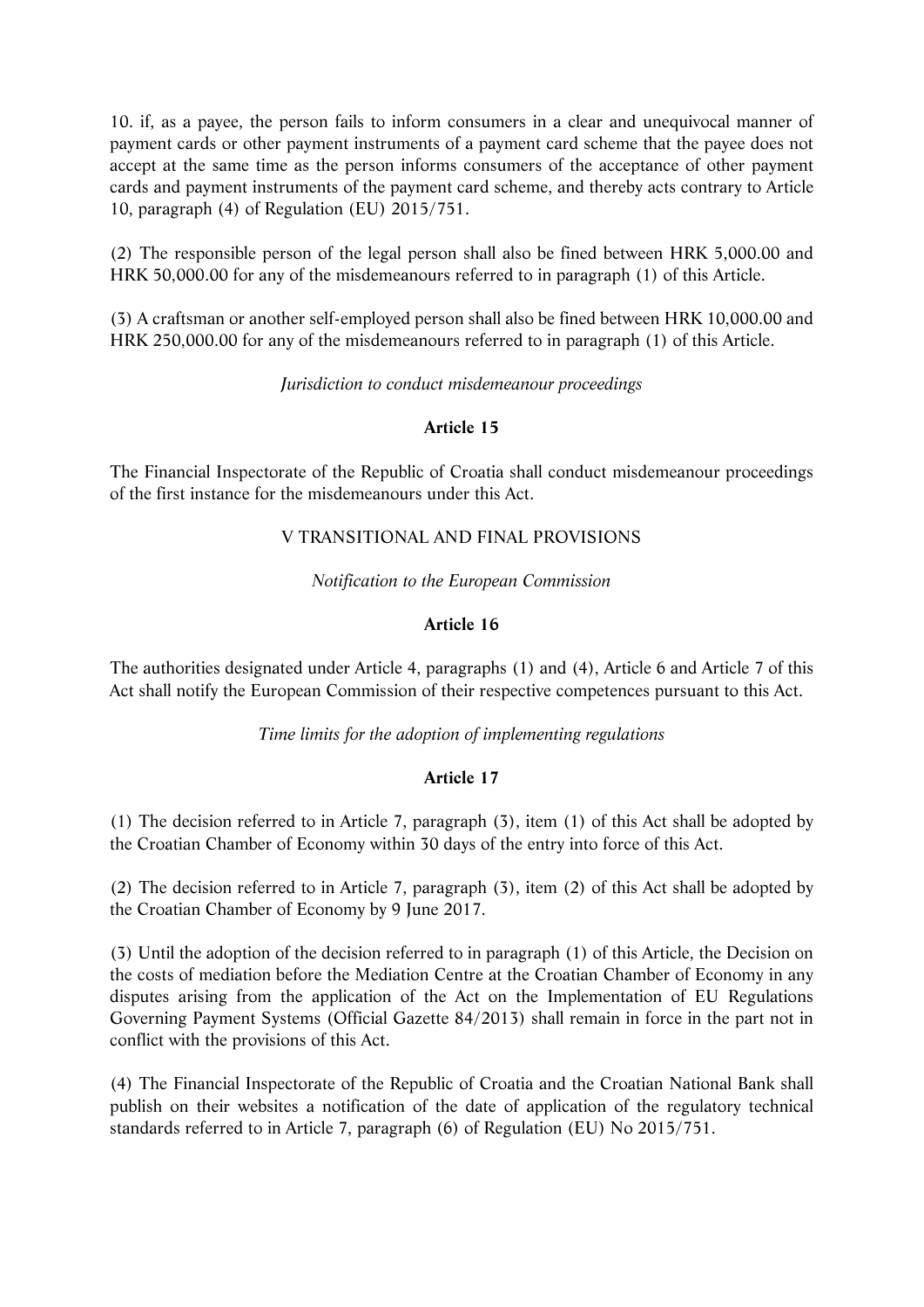### *Regulation that shall cease to have effect*

### **Article 18**

The Act on the Implementation of EU Regulations Governing Payment Systems (Official Gazette 54/2013) shall cease to have effect by virtue of the entry into force of this Act.

## *Entry into force*

### **Article 19**

This Act shall enter into force on the eighth day after the day of its publication in the Official Gazette, with the exception of:

– Article 8, paragraph (1), items (19) to (25), Article 12, paragraph (1), items (4) to (8) and (10) to (15), Article 13, paragraph (1), items (2), (3) and (5) and Article 14, paragraph (1), items (3) to (5) of this Act, which shall enter into force on 9 June 2016;

– Article 8, paragraph (1), item (13) of this Act, which shall enter into force on 1 September 2016;

– Article 8, paragraph (1), items (4) to (9) and Article 11 of this Act, which shall enter into force on 31 October 2016;

– Article 7, paragraph (1), item (2) of this Act, which shall enter into force on 1 January 2017;

– Article 8, paragraph (1), item (11) of this Act, which shall enter into force on 1 February 2017; and

– Article 12, paragraph (1), item (9) and Article 13, paragraph (1), item (4) of this Act, which shall enter into force on the date of application of the regulatory technical standards referred to in Article 7, paragraph (6) of Regulation (EU) No 2015/751.

# **ACT ON AMENDMENTS TO THE ACT ON THE IMPLEMENTATION OF EU REGULATIONS GOVERNING PAYMENT SYSTEMS**

# **(Official Gazette 16/2020)**

# FINAL PROVISION

*Entry into force* 

### **Article 11**

This Act shall enter into force on the eighth day after the day of its publication in the Official Gazette, with the exception of Article 8, paragraph (2), items (2), (3), (8) and (9) as amended by